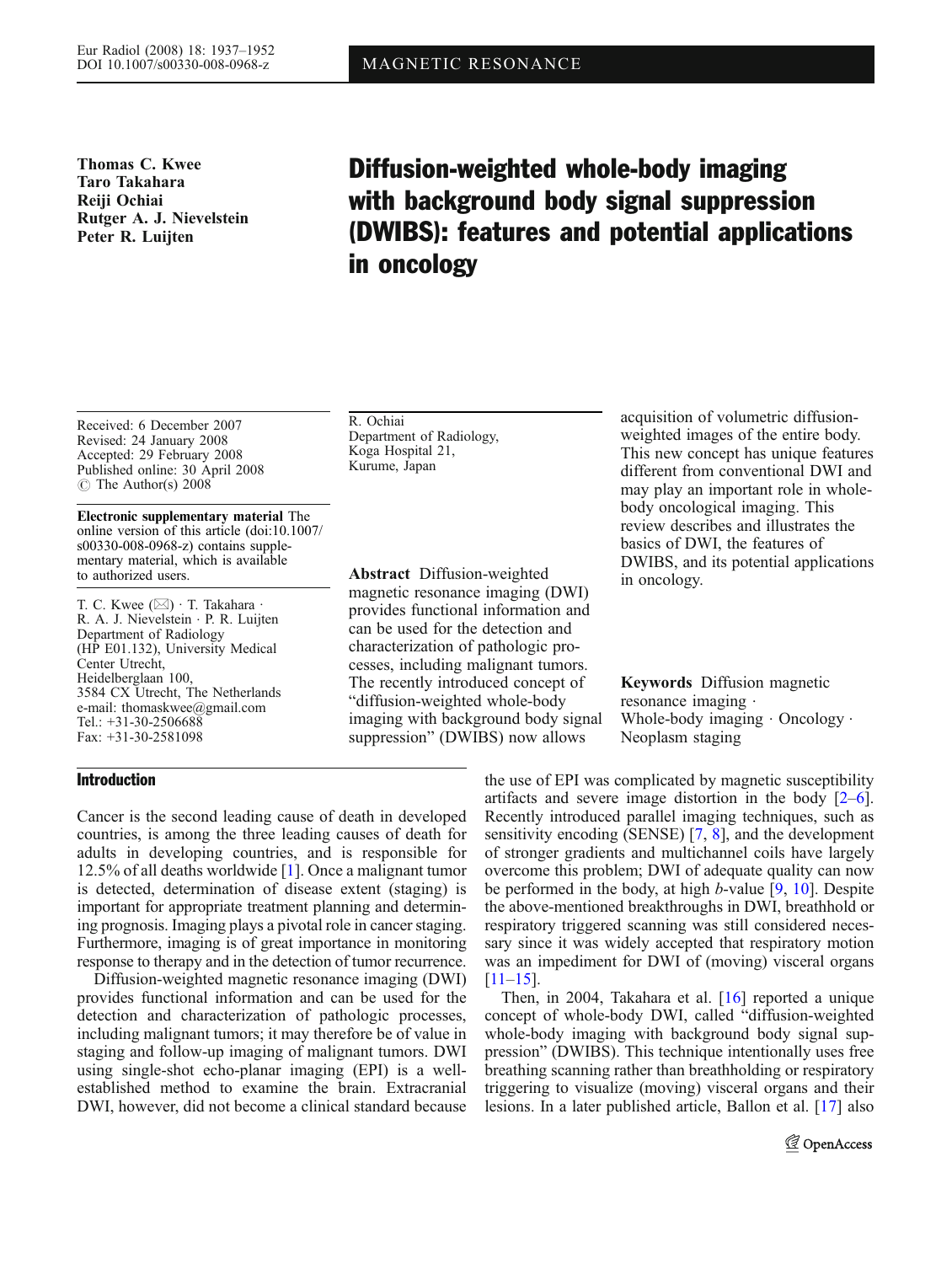<span id="page-1-0"></span>reported whole-body DWI during free breathing. The study by Ballon et al. [\[17\]](#page-14-0) aimed to visualize metastatic lesions in static tissue (bone marrow); this was in agreement with accepted theory at that time. However, they additionally found that visceral organs, such as the spleen and kidneys, were also visualized [\[17\]](#page-14-0). The feasibility of the free breathing approach could initially not be explained, but was clarified later; it can be understood with knowledge of the relationship between the motion probing gradients (MPGs) and the type (coherence) of motion, as will be described in a later section. This concept offers a wide range of potential applications in whole-body oncological imaging.

The first purpose of this review is to acquaint the reader with the features of DWIBS. Second, although evidence regarding its effectiveness is still limited, the potential applications of DWIBS in oncology will be described and illustrated. Finally, drawbacks, limitations, and future considerations of DWIBS will be discussed.

#### Basics of DWI

As introduced by Stejskal and Tanner [[18](#page-14-0)], the most common approach to render magnetic resonance imaging (MRI) sensitive to diffusion is to place two strong symmetrical gradient lobes (so-called MPGs) on either side of the 180° refocusing pulse in a spin-echo sequence (Figs. 1, [2](#page-2-0), [3](#page-3-0)). The degree of signal attenuation in DWI depends both on the magnitude of diffusion (also referred to as intravoxel "incoherent" motion [\[19](#page-14-0)–[21](#page-15-0)]) and the amount of diffusion weighting. It should be realized that



Fig. 1 The Stejskal-Tanner sequence [[5](#page-14-0)] (RF radio frequency, GM readout direction, GP phase encoding direction, GS section select direction, MPG motion probing gradient,  $\delta$  duration of one MPG,  $\Delta$ time interval between the leading edges of the MPGs, TE echo time)

only intravoxel "incoherent" motion leads to signal decrease, whereas intravoxel "coherent" motion, irrespective of its magnitude, does not affect signal, as will be explained in a later section. The amount of diffusion weighting is determined by the so-called  $b$ -value ( $b$ ) and is calculated as follows:

$$
b = \gamma^2 G^2 \delta^2 (\Delta - \delta/3),
$$

where  $\delta$  is the duration of one MPG,  $\Delta$  is the interval between the leading edges of the MPGs, G is the strength of the MPG (Fig. 1), and  $\gamma$  is the gyromagnetic ratio (the ratio of the magnetic moment to the angular momentum of a particle, 42.58 MHz/T for hydrogen) [[7,](#page-14-0) [18](#page-14-0)].

In biological tissue, diffusion is expressed and quantified by means of an effective or apparent diffusion coefficient (ADC). If two or more images with different b-values are acquired, the ADC of a selected region-of-interest (ROI) can be calculated as follows:

$$
ADC = (1/b_1 - b_0) \ln(S[b_1]/S[b_0]),
$$

where  $b_1$  and  $b_0$  represent two different b-values,  $S/b_1$  the signal intensity of the selected ROI on the slice level acquired with b-value  $b_1$ , and  $S/b_0$  the signal intensity of the same ROI on the same slice level acquired with b-value  $b_0$ . A pixel by pixel map (so-called ADC map), whose intensity yields quantitative estimation of the regional ADC, can be obtained by post-processing [[22\]](#page-15-0).

DWI has potential in the field of oncological imaging. Malignant tumors may exhibit either restricted or increased diffusion, depending on their micro-architecture. For example, tumors with a high cellular density possess more cellular membranes per volume unit, which impedes the mobility of water molecules and restricts diffusion. Failure of the Na<sup>+</sup>/K<sup>+</sup>ATPase pump during necrotic cell death (similar to acute ischemic stroke) may also lead to restricted diffusion. Restricted diffusion has been reported for most malignant tumors [\[9,](#page-14-0) [10,](#page-14-0) [23](#page-15-0)]. On the other hand, loss of cell membrane integrity in necrotic tumors and decrease in tumor cellularity due to necrosis and/or apoptotic processes may result in increased diffusion, unless the necrotic fluid itself possesses high viscosity. In addition, intratumoral edema and cystic tumor components also increase diffusion because of increased water content [\[9](#page-14-0), [10](#page-14-0), [23](#page-15-0)].

For a more in-depth overview of the current status of conventional (breathhold or respiratory triggered) DWI, we refer the reader to the articles by Thoeny and De Keyzer [\[9](#page-14-0)], and Koh and Collins [[10\]](#page-14-0).

# Concept of DWIBS

When DWI was applied to the chest and abdominal region, another important problem was encountered: respiratory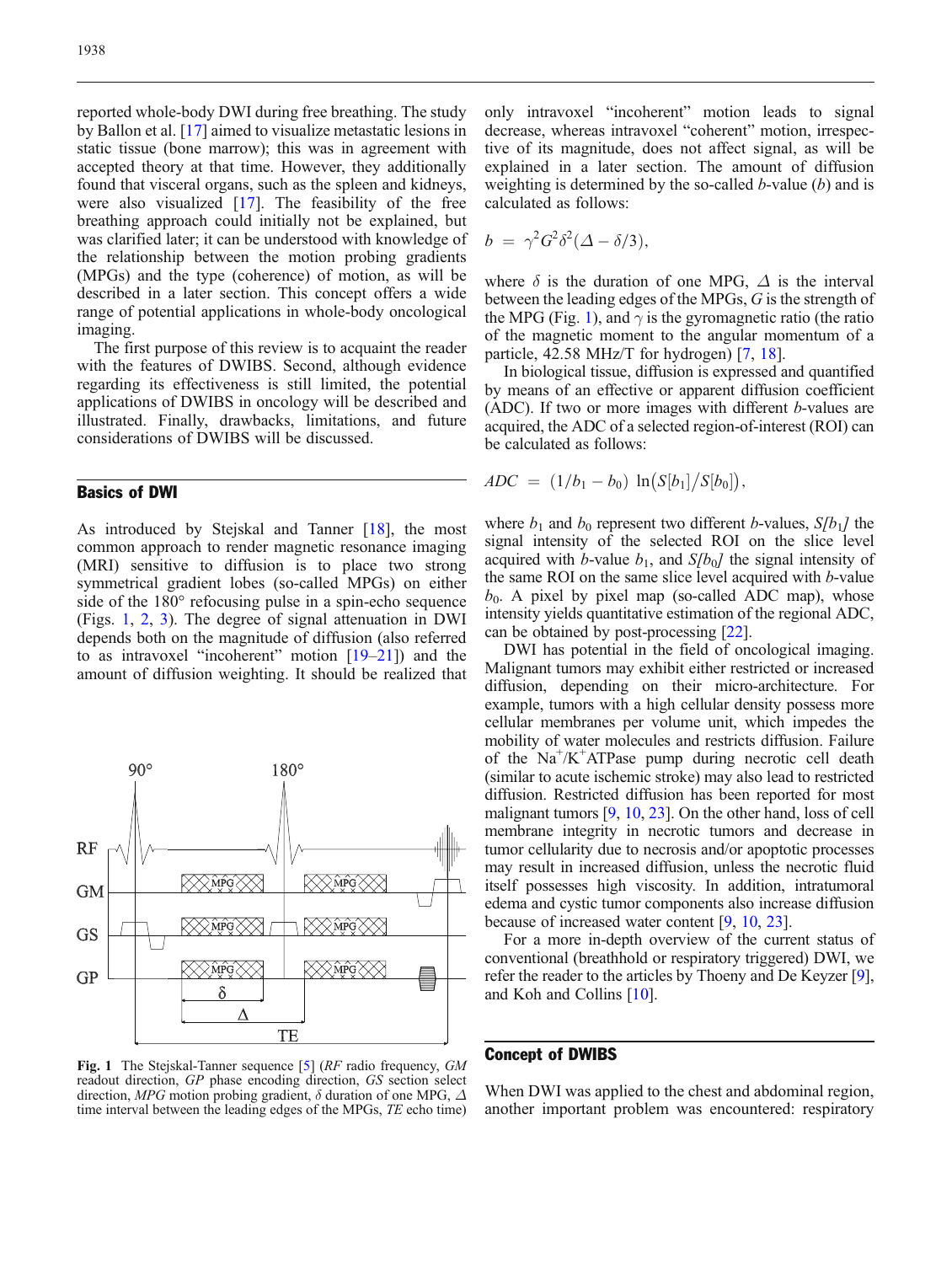<span id="page-2-0"></span>

Fig. 2 Three stationary water molecules  $(A, B, C)$  in one voxel. Phase shifts induced by the first motion probing gradient (MPG) are nullified by the second MPG. Because of the maintained phase

coherence among the three water molecules, the MRI signal is not attenuated (RF radio frequency)

motion. It was known that T2-weighted image contrast could be maintained in T2-weighted imaging during free breathing. Nevertheless, breathholding or respiratory triggering was preferred to avoid image blurring. Similar rules seem to apply to DWI, but with a different underlying theory. Most people believed that diffusion-weighted image contrast would largely be lost in DWI during free breathing, because respiratory motion is tremendously larger than diffusion. Thus, DWI during free breathing seemed to be impossible and breathholding or respiratory triggering was strongly recommended, mainly to avoid signal loss rather than image blurring. Because of its limited scanning time, only a limited number of slices with relatively large slice thickness could be obtained in each examination, similar to incremental computed tomography (CT). As a result, the signal-to-noise ratio (SNR) is low and lesion conspicuity may be diminished. Respiratory triggered scanning improves SNR, but at the expense of an approximately threefold increase in scanning time.

As described previously, Takahara et al. [\[16\]](#page-14-0) developed the concept of DWIBS and proved the feasibility of DWI during free breathing. They also observed that SNR of DWI during free breathing considerably surpassed that of

breathhold scanning [\[16\]](#page-14-0). These observations were in contradiction with the general assumption at that time. They extended the possibilities of DWI: scanning time is no more limited (as in breathhold scanning) and image acquisition time is no more confined to a particular phase of the breathing cycle (as in respiratory triggered scanning), images with multiple b-values including high b-values around  $1,000 \text{ s/mm}^2$  can be acquired, thin slices can be obtained, and multiple signal averaging is possible. Furthermore, these advances enable volumetric [three-dimensional (3D)] image processing, including maximum intensity projections (MIPs), volume rendering, and multiplanar reformatting (MPR) in any plane (Figs. [4](#page-4-0) and [5](#page-6-0)).

# Reason for the feasibility of free breathing in DWI

Sensitivity of DWI to microscopic diffusion (in the order of several micrometers) is maintained even during free breathing. To understand the feasibility of free breathing in DWIBS, two types of motion should be distinguished: intravoxel "incoherent" motion and intravoxel "coherent" motion. Intravoxel "incoherent" motion refers to the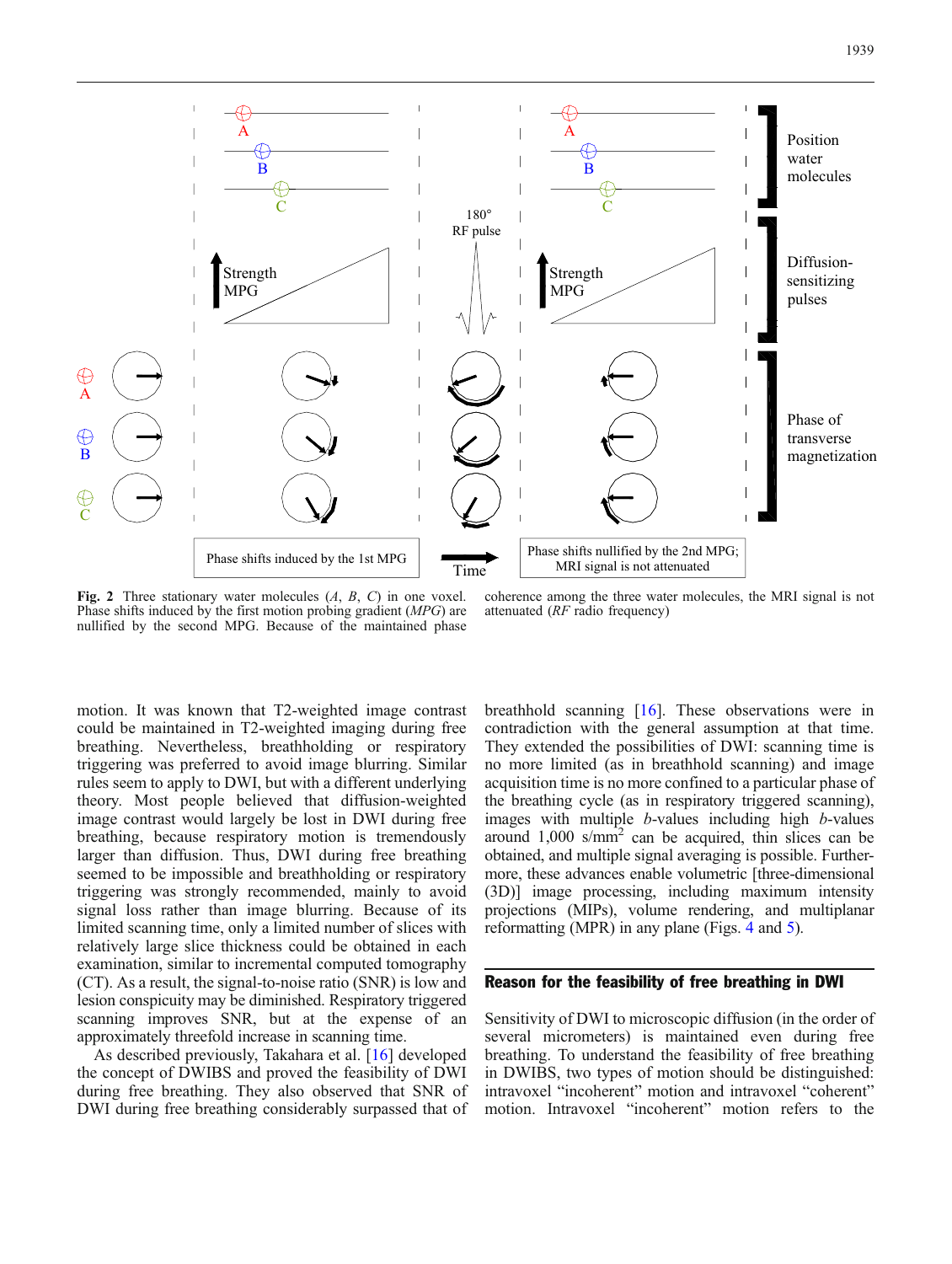<span id="page-3-0"></span>

Fig. 3 Three water molecules  $(P, Q, R)$  in one voxel, undergoing diffusion. Phase shifts induced by the first motion probing gradient (MPG) are not nullified by the second MPG. Because of the

resulting phase dispersion among the three water molecules, the MRI signal is attenuated (RF radio frequency)

incoherent motion of water molecules within a voxel (i.e., diffusion) [\[19](#page-14-0)–[21\]](#page-15-0). Intravoxel "coherent" motion refers to the coherent motion of water molecules within a voxel. Since the two MPGs in a diffusion-weighted sequence (Fig. [1\)](#page-1-0) are applied within a very small time interval (in the order of 50 ms), additional respiratory motion can indeed be regarded as coherent motion. The two MPGs only lead to signal decrease in case of intravoxel "incoherent" motion (i.e. diffusion), whereas signal is not affected by intravoxel "coherent" motion caused by additional respiratory motion (Movie clip 1). In other words, because DWIBS employs single-shot EPI, the acquired phase shift due to respiratory motion is equal in each phase-encoding step and, therefore, does not affect image formation (Fig. [6](#page-7-0)) [[7](#page-14-0)]. Thus, DWI can be regarded as equal to T2-weighted imaging with respect to respiratory motion. In other words, diffusionweighted image contrast is maintained during free breathing, while breathholding or respiratory triggering reduces image blurring. However, the SNR in DWI is significantly less than in T2-weighted imaging. Therefore, instead of aiming to reduce image blurring, it can be more advantageous to improve the SNR in DWI by means of free breathing scanning, which allows thin slice acquisitions and multiple-slice excitations for volumetric imaging.

### Practical implementation of DWIBS

Suggested sequences for DWIBS at 1.5 T are listed in Table [1](#page-5-0). It is currently recommended to obtain axial slices in DWIBS, to minimize image distortion. Because DWIBS allows obtaining thin axial slices (up to 4 mm), high quality reformatted images can subsequently be created in any plane. DWIBS is combined with either a short inversion time inversion recovery (STIR) pre-pulse or a frequencyselective [chemical shift selective (CHESS)] pre-pulse for fat suppression. STIR theoretically gives superior global fat suppression over an extended field of view, compared with CHESS, because of its insensitivity to magnetic field inhomogeneities [[24](#page-15-0)]. Therefore, STIR can be used everywhere in the body. In addition, STIR may be useful in suppressing bowel signal, which may have a short T1 value, similar to that of fat. However, one of the main disadvantages of STIR, compared with CHESS, is decreased SNR because of partial loss of proton signal during the inversion time [\[24\]](#page-15-0). Since abdominal organs usually do not suffer significantly from magnetic field inhomogeneities, CHESS can be used in this area, both to increase SNR and to reduce image acquisition time. Continuous whole-body imaging, however, usually re-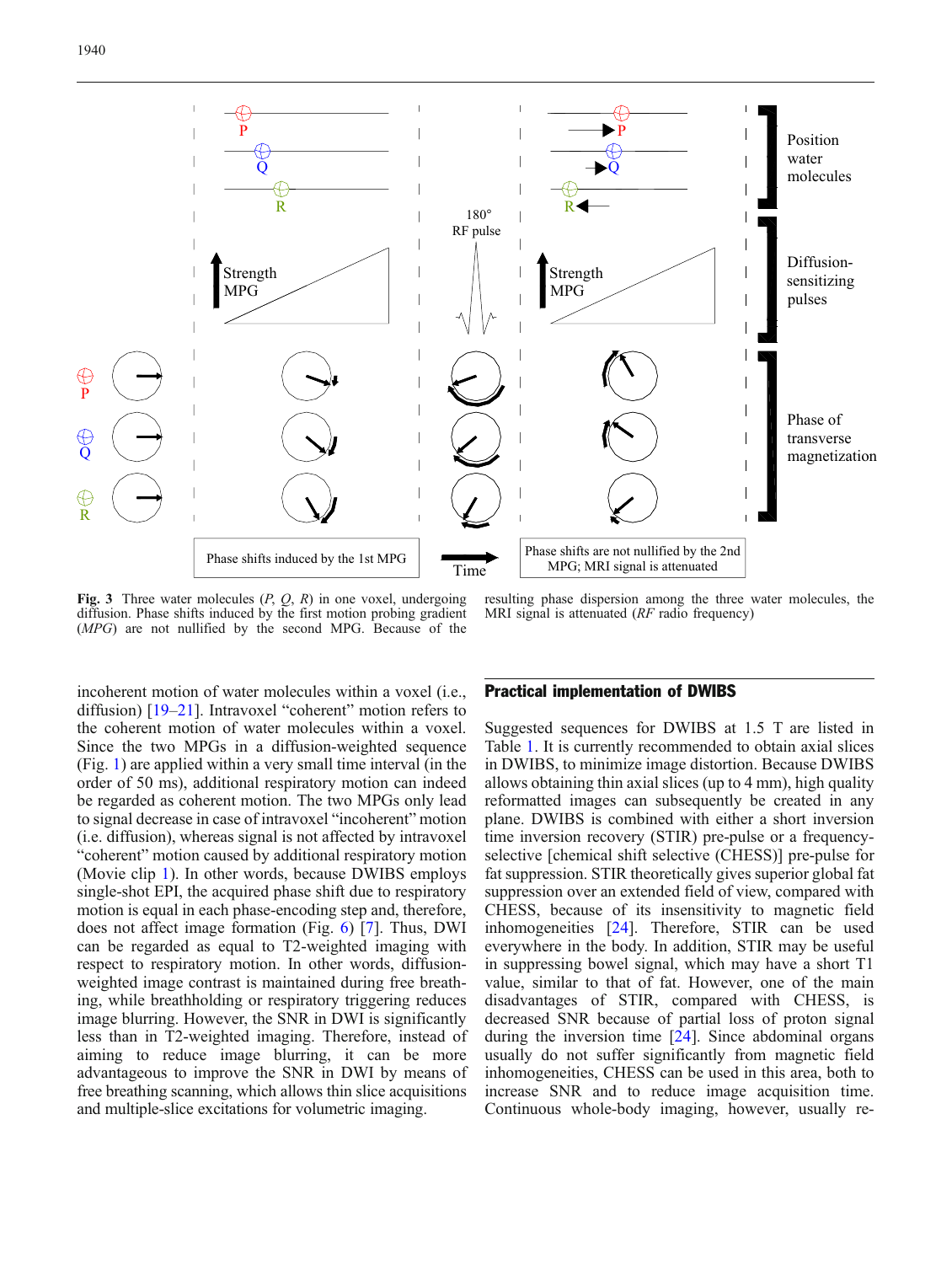<span id="page-4-0"></span>

Fig. 4 Coronal maximum intensity projection DWIBS image (inverted black-and-white gray scale) of a healthy 60-year-old male volunteer. Normal high signal intensity (black on this image) can be seen in the brain, spinal cord, nerves of the brachial plexus, prostate, testis, penis, spleen, and cervical, axillary, pelvic, and inguinal lymph nodes

quires the use of STIR because of the presence of magnetic field inhomogeneities in the neck, shoulder, lungs, and lower extremities. On the other hand, it is possible to optimize a whole-body examination by imaging each station with the most appropriate fat suppression technique (either STIR or CHESS). The b-value determines the degree of background body signal suppression; b-values in the range of  $800-1,000$  s/mm<sup>2</sup> generally result in good background body signal suppression for tumor detection. It should be realized that the use of a certain b-value combined with STIR is more effective in background body signal suppression than a combination of the same b-value with CHESS. For homogeneous organs like the liver and

pancreas, background body signal suppression is of less importance, and a b-value of 500 s/mm<sup>2</sup> is sufficient for tumor detection in the majority of cases, while reducing image acquisition time. On the other hand, for tumor detection in organs with an already (normal) high signal intensity in DWIBS, such as the prostate, b-values in the order of  $1,500-2,000$  s/mm<sup>2</sup> can be applied. For signal reception in DWIBS, either a built-in body coil or a surface coil can be used. Advantages of a built-in body coil are patient comfort and large coverage. However, although it has been reported that image quality is clear enough for the detection of lesions [\[25\]](#page-15-0), the contrast-to-noise ratio (CNR) is inferior to that of a surface coil. One approach to obtain whole-body images using a surface coil is the use of a socalled whole-body surface coil design. A whole-body surface coil design combines a large number of seamlessly integrated coil elements and independent radiofrequency channels, which offers large anatomical coverage (in the order of 200 cm) and allows image acquisition without any time loss due to patient or coil repositioning. However, is it also possible to perform a time-efficient whole-body examination using only one surface coil with limited coverage. In order to perform such an examination, an additional table platform should be mounted on top of the original patient table. Furthermore, spacers should be placed between both tables to create space to move the lower part of the surface coil from one station to the next. As a result, the patient can remain in the same position, repositioning of the surface coil to image the next station requires only little additional time (<1 min per station), and 3D alignment among the imaged stations is maintained. After completion of the examination, separately imaged stations can be merged with sophisticated software, creating the whole-body image (Fig. [7\)](#page-8-0). Image acquisition time for DWIBS is typically in the order of 5–7 min per 25 cm coverage, when using STIR and a  $b$ -value of 1,000 s/ mm<sup>2</sup>. Inverting the gray scale of DWIBS images makes them resemble PET-like images (Figs. 4, [5\)](#page-6-0). DWIBS can be performed on state-of-the-art MRI systems supplied by all major vendors, including GE Healthcare, Hitachi Medical Systems, Philips Medical Systems, Siemens Medical Solutions, and Toshiba Medical Solutions.

# Potential applications of DWIBS in oncology

#### Staging

Primary tumors and distant metastases exhibiting restricted diffusion can be identified with DWIBS. DWIBS may especially be useful to detect relatively small lesions because of its high CNR. It should be noted, however, that evaluation of areas close to the heart and the diaphragm may be hampered in DWIBS because of signal loss and artifacts due to incoherent tissue motion. Nevertheless, overall, DWIBS may be a very useful adjunct to anatomical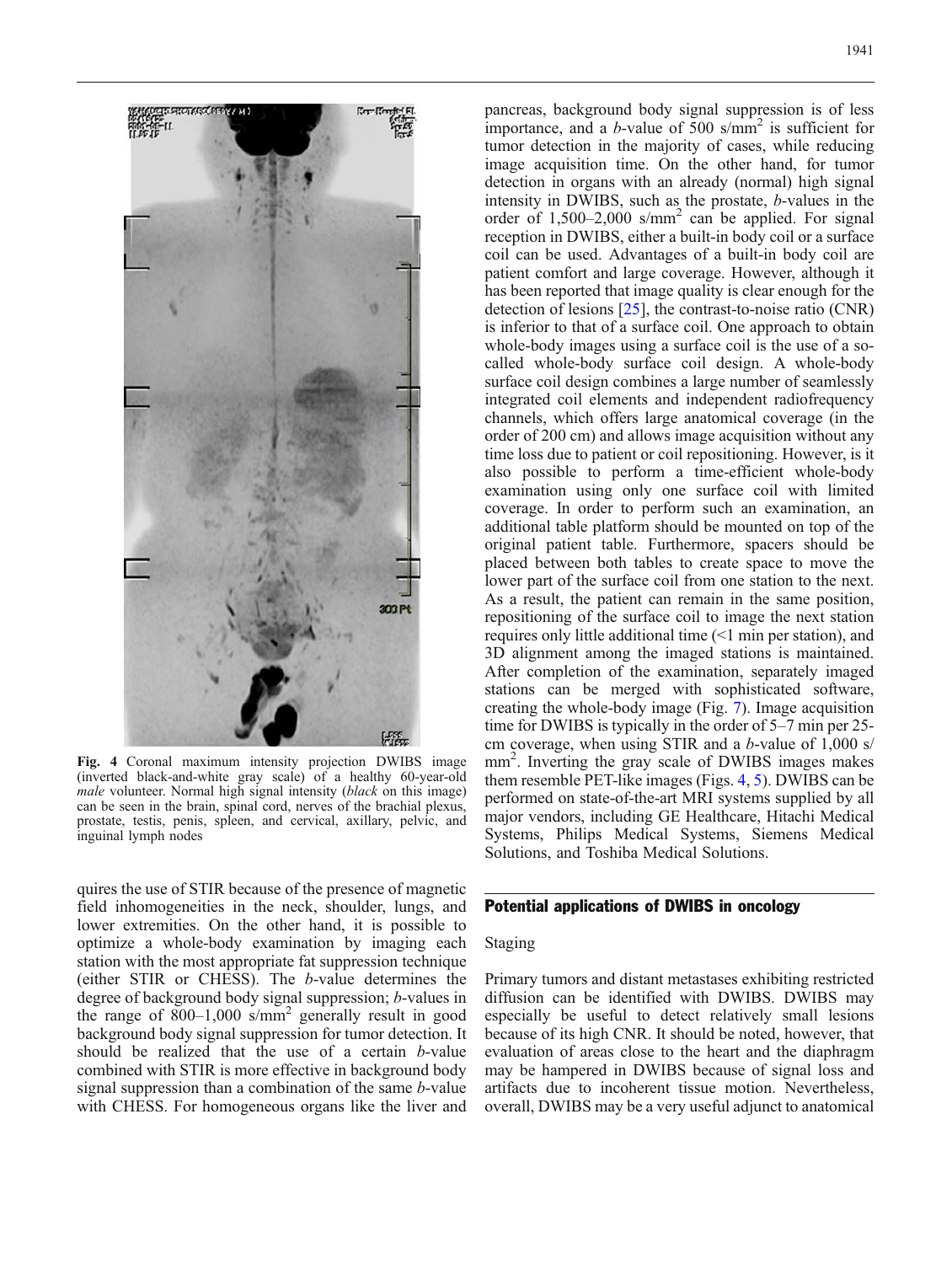| Name                                                                 | <b>DWIBS-STIR</b>                                                                                                                                                                  | <b>DWIBS-CHESS</b>                                                                                                                                                                            |
|----------------------------------------------------------------------|------------------------------------------------------------------------------------------------------------------------------------------------------------------------------------|-----------------------------------------------------------------------------------------------------------------------------------------------------------------------------------------------|
| Main characteristics                                                 | Most suitable for organs and body regions<br>suffering from large magnetic field<br>inhomogeneities<br>Useful in suppressing bowel signal<br>Relatively lower SNR than DWIBS-CHESS | Most suitable for organs and body regions<br>without significant magnetic field<br>inhomogeneities<br>Relatively higher SNR than DWIBS-STIR<br>Relatively less time-consuming than DWIBS-STIR |
|                                                                      | Relatively more time-consuming than DWIBS-CHESS                                                                                                                                    |                                                                                                                                                                                               |
| Suitability                                                          |                                                                                                                                                                                    |                                                                                                                                                                                               |
| Neck and shoulder                                                    | $^{++}$                                                                                                                                                                            | $\overline{\phantom{0}}$                                                                                                                                                                      |
| Chest                                                                | $^{++}$                                                                                                                                                                            | $^{+}$                                                                                                                                                                                        |
| Abdomen and pelvis                                                   |                                                                                                                                                                                    |                                                                                                                                                                                               |
| Liver, pancreas, spleen                                              |                                                                                                                                                                                    | $^{++}$                                                                                                                                                                                       |
| Colon                                                                | $^{++}$                                                                                                                                                                            | $\! + \!\!\!\!$                                                                                                                                                                               |
| Kidneys                                                              | $^{++}$                                                                                                                                                                            | $^{+}$                                                                                                                                                                                        |
| Uterus, bladder                                                      | $^{+}$                                                                                                                                                                             | $^{++}$                                                                                                                                                                                       |
| Prostate                                                             | $^{+}$                                                                                                                                                                             | $^{+}$                                                                                                                                                                                        |
| Extremities                                                          | $^{++}$                                                                                                                                                                            | $\! + \!\!\!\!$                                                                                                                                                                               |
| Imaging parameters                                                   |                                                                                                                                                                                    |                                                                                                                                                                                               |
| Fat suppression                                                      | <b>STIR</b>                                                                                                                                                                        | <b>CHESS</b>                                                                                                                                                                                  |
| <i>b</i> -value ( $s/mm^2$ )                                         | $1,000^{a, b}$                                                                                                                                                                     | $1,000^{a, b}$                                                                                                                                                                                |
| Direction of MPGs                                                    | Phase, frequency, and slice                                                                                                                                                        | Phase, frequency, and slice                                                                                                                                                                   |
| $TR$ (ms)                                                            | 10,205                                                                                                                                                                             | 7,800                                                                                                                                                                                         |
| $TE$ (ms)                                                            | 70                                                                                                                                                                                 | $70\,$                                                                                                                                                                                        |
| $TI$ (ms)                                                            | 180                                                                                                                                                                                | <b>NA</b>                                                                                                                                                                                     |
| Parallel imaging factor                                              | $\overline{c}$                                                                                                                                                                     | $\overline{2}$                                                                                                                                                                                |
| Halfscan factor                                                      | 0.6                                                                                                                                                                                | 0.6                                                                                                                                                                                           |
| EPI factor                                                           | 47                                                                                                                                                                                 | 47                                                                                                                                                                                            |
| Slice orientation                                                    | Axial                                                                                                                                                                              | Axial                                                                                                                                                                                         |
| No. of slices                                                        | 60                                                                                                                                                                                 | 60                                                                                                                                                                                            |
| Slice thickness/gap (mm)                                             | 4/0                                                                                                                                                                                | 4/0                                                                                                                                                                                           |
| FOV (mm)                                                             | 400                                                                                                                                                                                | 400                                                                                                                                                                                           |
| RFOV (%)                                                             | 70                                                                                                                                                                                 | 70                                                                                                                                                                                            |
| Matrix                                                               | 160                                                                                                                                                                                | 160                                                                                                                                                                                           |
| Scan percentage                                                      | 70%                                                                                                                                                                                | 70%                                                                                                                                                                                           |
| Actual voxel size $(mm3)$                                            | $2.5 \times 3.6 \times 4.0$                                                                                                                                                        | $2.5 \times 3.6 \times 4.0$                                                                                                                                                                   |
| Calculated voxel size (mm <sup>3</sup> ) $1.6 \times 1.6 \times 4.0$ |                                                                                                                                                                                    | $1.6 \times 1.6 \times 4.0$                                                                                                                                                                   |
| No. of signals averaged                                              | 10                                                                                                                                                                                 | 6                                                                                                                                                                                             |
| Scan time                                                            | $7 \text{ min } 8 \text{ s}$                                                                                                                                                       | $3 \text{ min } 2 \text{ s}$                                                                                                                                                                  |

<span id="page-5-0"></span>Table 1 Suggested sequences for DWIBS at 1.5 T (++ very good, + good, +/− moderate, - poor, -- very poor; FOV field of view, RFOV rectangular FOV, NA not applicable, TE echo time, TI inversion time, TR repetition time)

<sup>a</sup>For imaging of the upper abdomen (including liver, spleen, and pancreas), a b-value of 500 s/mm<sup>2</sup> can be applied, if necessary combined with respiratory triggered scanning

<sup>b</sup>For tumor detection in the prostate, *b*-values in the order of 1,500–2,000 s/mm<sup>2</sup> can be applied

MRI or CT, where small lesions may be obscured or overlooked because of the large amount of image data, and lesions in normal-sized organs may be missed (Fig. [8](#page-9-0)).

Accurate assessment of nodal status has important therapeutic and prognostic significance in patients with newly diagnosed cancers. Current cross-sectional imaging modalities rely on insensitive size and morphologic criteria and, thus, lack the desired accuracy for characterizing lymph nodes [[26](#page-15-0)]. DWIBS may be a valuable tool for the identification and characterization of lymph nodes; normal lymph nodes have a relatively restricted diffusion because of their high cellular density and are well visualized with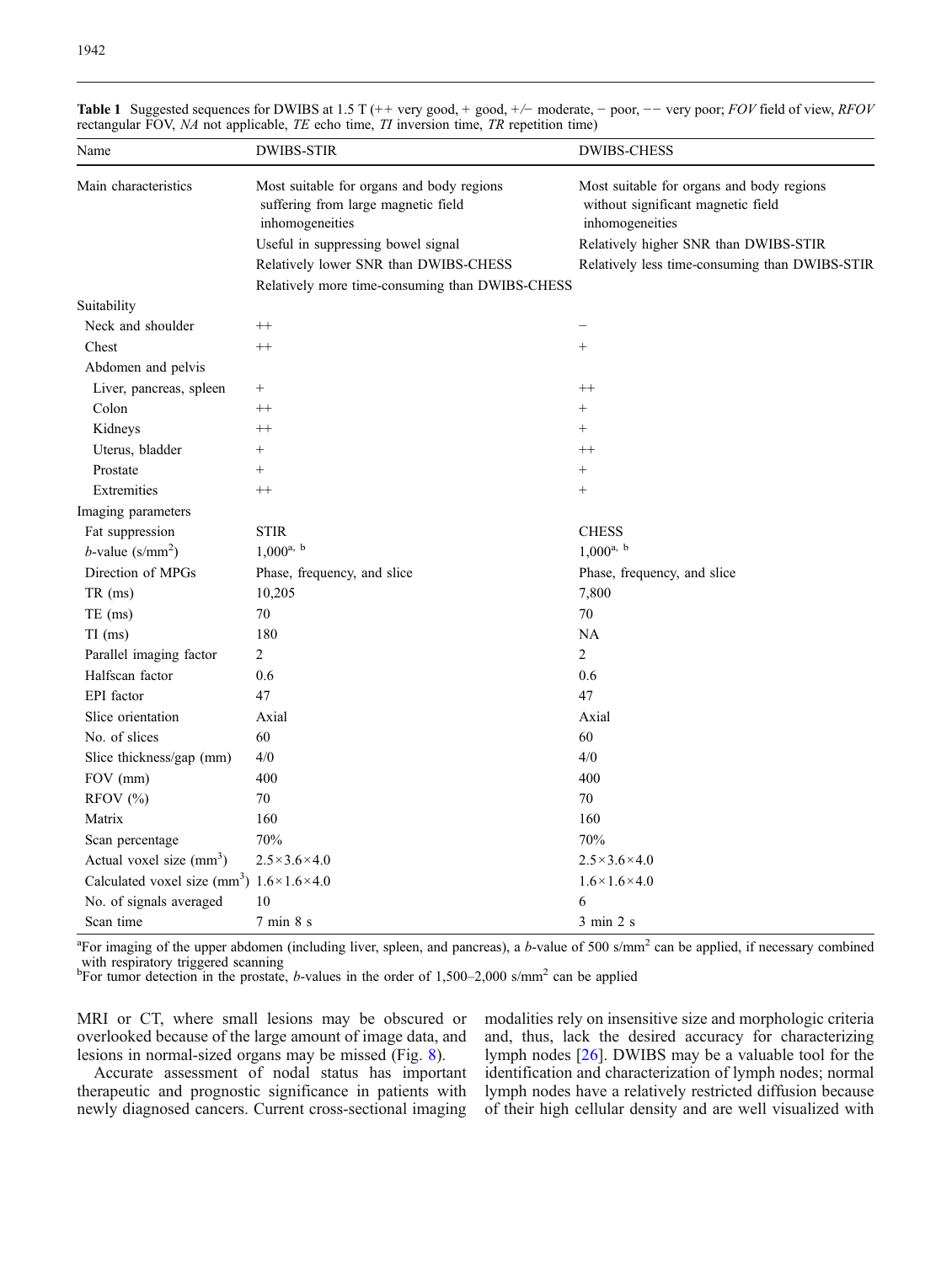<span id="page-6-0"></span>

Fig. 5 Coronal maximum intensity projection DWIBS image (inverted black-and-white gray scale) of a healthy 53-year-old female volunteer. Normal high signal intensity (black on this image) can be seen in the brain, spinal cord, nerves of the brachial and lumbosacral plexus, vertebral bone marrow, endometrium, spleen, and cervical, axillary, pelvic, and inguinal lymph nodes

DWIBS, while surrounding fat tissue is suppressed (Figs. [4](#page-4-0), 5). Metastatic lymph nodes may have increased cellular density or necrotic areas, which further restricts or increases diffusion, respectively. However, it is still unknown whether it is possible to differentiate healthy lymph nodes or benign lymphadenopathy from malignant lymph nodes using DWIBS with calculation of ADCs. Nevertheless, DWIBS is an outstanding tool to identify lymph nodes, irrespective of their histological composition. DWIBS, for example, may be complimentary to nanoparticle-enhanced MRI, which has proven to be very useful for the characterization of lymph nodes [\[27\]](#page-15-0) but may have difficulties in tracing them.

#### Monitoring response to therapy

Another potential application of DWIBS is in the assessment of radiation and/or chemotherapy efficacy. Currently, CT and anatomical MRI are the most commonly used means for the follow-up of cancer patients. Serial measurements of tumor dimensions are made, and criteria, such as the World Health Organization (WHO) or Response Evaluation Criteria in Solid Tumors (RECIST) criteria are applied to assess therapeutic efficacy [[28](#page-15-0)]. DWIBS can similarly be applied and its ability to obtain (automated) total volume measurements may especially be useful (Fig. [9\)](#page-9-0). In the near future, it is expected that the further development of multichannel coils and accelerated parallel imaging will allow acquisition of true isotropic high-resolution volume data sets.

A disadvantage of the current approach of obtaining repetitive tumor size measurements on CT or MRI is that it cannot be used to give an early assessment of the effectiveness of radiation and/or chemotherapy. Early identification of patients who are likely to show a poor response to a certain treatment can be of great advantage: it provides the opportunity to adjust individual treatment regimes more rapidly, and sparing patients unnecessary morbidity, expense and delay in initiation of effective treatment. PET is a promising functional imaging modality for the early assessment of response to therapy for various tumors [[29](#page-15-0)], but DWIBS, which is less expensive and does not require any patient preparation, may also be of value. Similar to PET, DWIBS is able to detect functional changes in areas involved with tumor before structural changes become visible (Fig. [10\)](#page-10-0). In addition, the recently introduced functional diffusion map (fDM) allows calculation and visualization of tumor ADC changes during treatment and takes into account spatial heterogeneity of tumor response; it has proved to be useful to predict treatment response in brain tumor patients [[30](#page-15-0)–[32\]](#page-15-0) and its feasibility for evaluating treatment response of metastatic bone disease from prostate cancer has recently been presented [[33](#page-15-0)]. Extracranial application of fDM analysis in a DWIBS examination would be very attractive, but is technologically challenging and requires further investigation. The accuracy and reproducibility of ADC mapping and measurements in DWIBS, which are the primary requisites for fDM analysis, should first be investigated.

#### Detection of tumor persistence or recurrence

Differentiating persistent or recurrent tumor tissue from nontumoral posttherapeutic change is of great importance for correct patient management, but is often difficult with CT or anatomical MRI. Functional imaging techniques, such as PET [[34\]](#page-15-0) may allow better differentiation. The less expensive DWIBS may also be of value. It can be hypothesized that persistent or recurrent tumor tissue will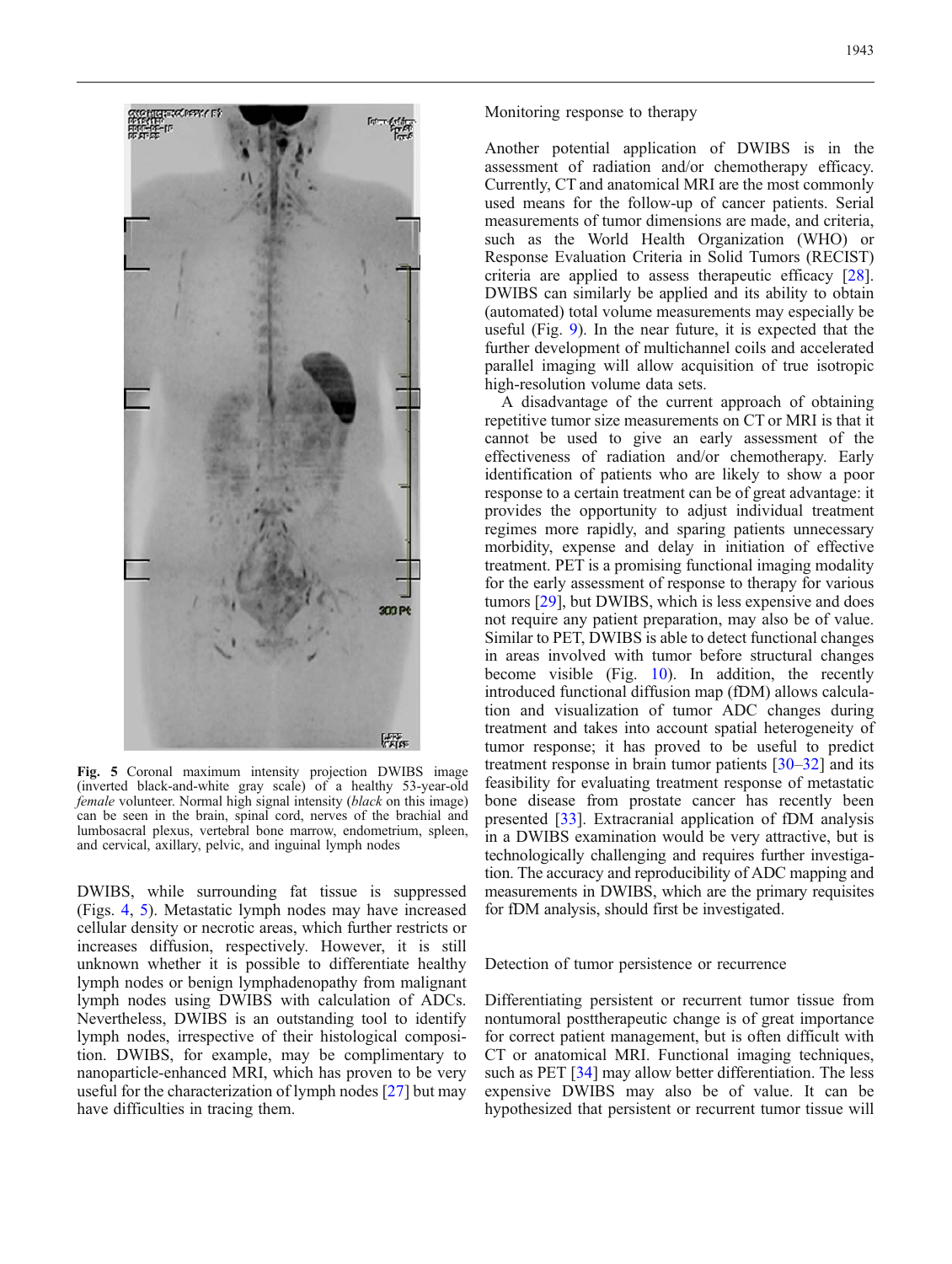<span id="page-7-0"></span>

Fig. 6 Three stationary water molecules  $(X, Y, Z)$  in one voxel, undergoing respiratory motion. Respiratory motion induces a linear phase shift but does not cause phase dispersion. Because of the

maintained phase coherence among the three water molecules, MRI signal is preserved (MPG motion probing gradient, RF radio frequency)

show a more restricted diffusion than treatment-related changes, mainly because of higher cellular density. However, whether or not it is possible to differentiate persistent or recurrent tumor tissue from nontumoral posttherapeutic change using DWIBS still has to be determined.

# Initial results of DWIBS in oncology

The few clinical studies on DWIBS [i.e., DWI using high b-value (1,000 s/mm<sup>2</sup>), the application of a fat suppression pre-pulse, image acquisition during free breathing, and multiple signal averaging] investigated only a small number of patients, and their results have to be considered as preliminary.

Ichikawa et al. [\[35\]](#page-15-0) evaluated the usefulness of DWIBS in the detection of colorectal adenocarcinoma. Thirty-three consecutive patients with 33 endoscopic colonoscopically proven colorectal cancers and another 15 controls with a negative endoscopic colonoscopy were included. Visual assessment of the DWIBS images resulted in high sensitivity (91%, 20/22) and specificity (100%, 15/15). However, because no benign pathologies were included, the specificity of DWIBS might have been overestimated [[35\]](#page-15-0).

Ichikawa et al. [\[36\]](#page-15-0) also investigated the value of DWIBS in the detection of pancreatic adenocarcinoma. Twenty-six patients with pathologically proven pancreatic adenocarcinoma and another 23 controls with either chronic pancreatitis  $(n=20)$  or intraductal papillary mucinous tumors  $(n=3)$ , without any evidence of pancreatic adenocarcinoma during a minimum of 12 months of clinicoradiological follow-up, underwent DWIBS. Visual assessment of the DWIBS images resulted in high sensitivity (96.2%, 75/78) and specificity (98.6%, 68/69).

Tsushima et al. [\[37\]](#page-15-0) investigated the value of DWIBS, T2-weighted MRI, and DWIBS/T2-weighted MRI fusion as a screening tool for the detection of abdominal malignancies. Thirty-seven patients with a malignant tumor (five renal cell carcinomas, four advanced gastric carcinomas, four metastatic liver tumors, three pancreatic carcinomas, two hepatocellular carcinomas, two cholangiocarcinomas, one bone lesion of lymphoma, one transverse colon carcinoma, five rectal carcinomas, three ovarian carcinomas, two prostate carcinomas, two metastatic bone tumors, one peritoneal dissemination, one recurrent colon carcinoma, and one ascending colon carcinoma) and 73 patients without a malignant tumor were retrospectively analyzed. Malignant tumors had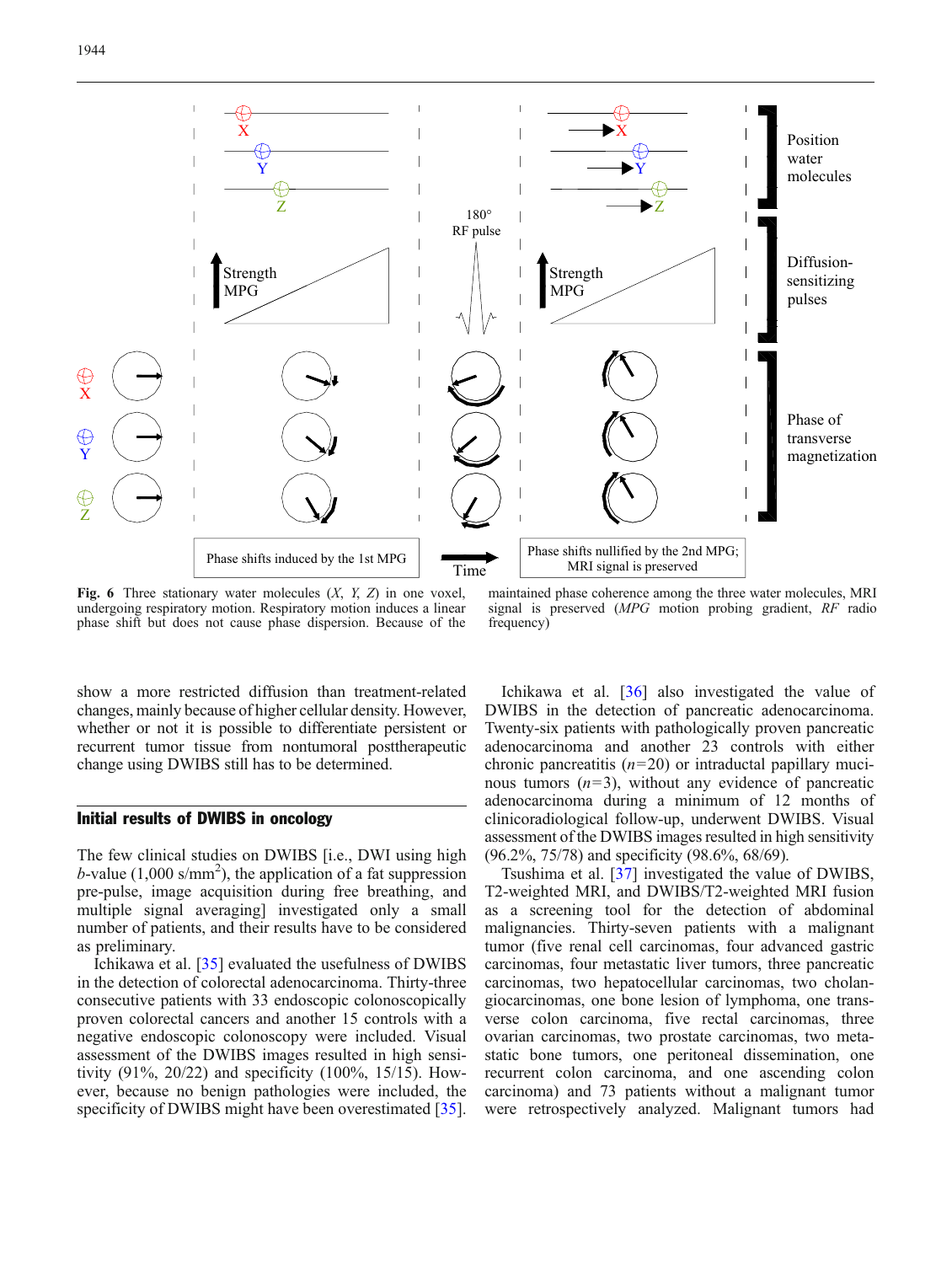<span id="page-8-0"></span>

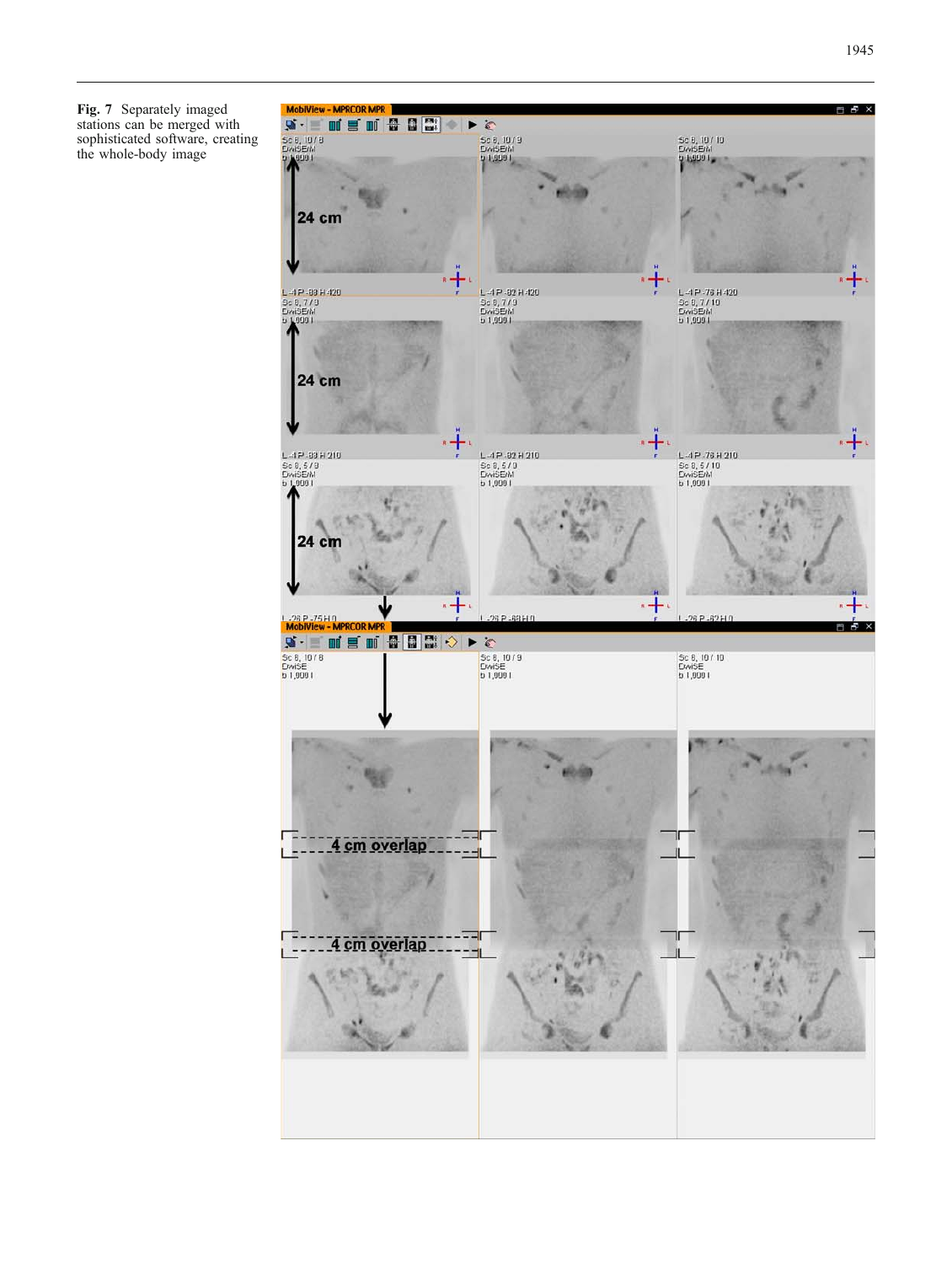Fig. 8 A 41-year-old man with distal esophageal cancer shown by DWIBS but inconspicuous on T2-weighted MRI. a Axial T2 weighted image shows a small high signal intensity lesion in segment 7 of the liver (arrow), consistent with a cyst. No other

most of the right lobe of the liver (asterisk). b Axial DWIBS image (inverted black-and-white gray scale) at the same level clearly

conspicuous lesions can be identified. b Axial DWIBS image (inverted black-and-white gray scale) at the same level shows abnormal signal intensity in the lower part of the esophagus (arrow), consistent with esophageal carcinoma



surrounding tissue *(asterisk)*. c Volume-rendered image using thin slice (4 mm, no gap) DWIBS dataset shows the three-dimensional shape of the tumor (colored *red*) and allows for tumor volume measurement

E

<span id="page-9-0"></span>



C **M4.24 GG**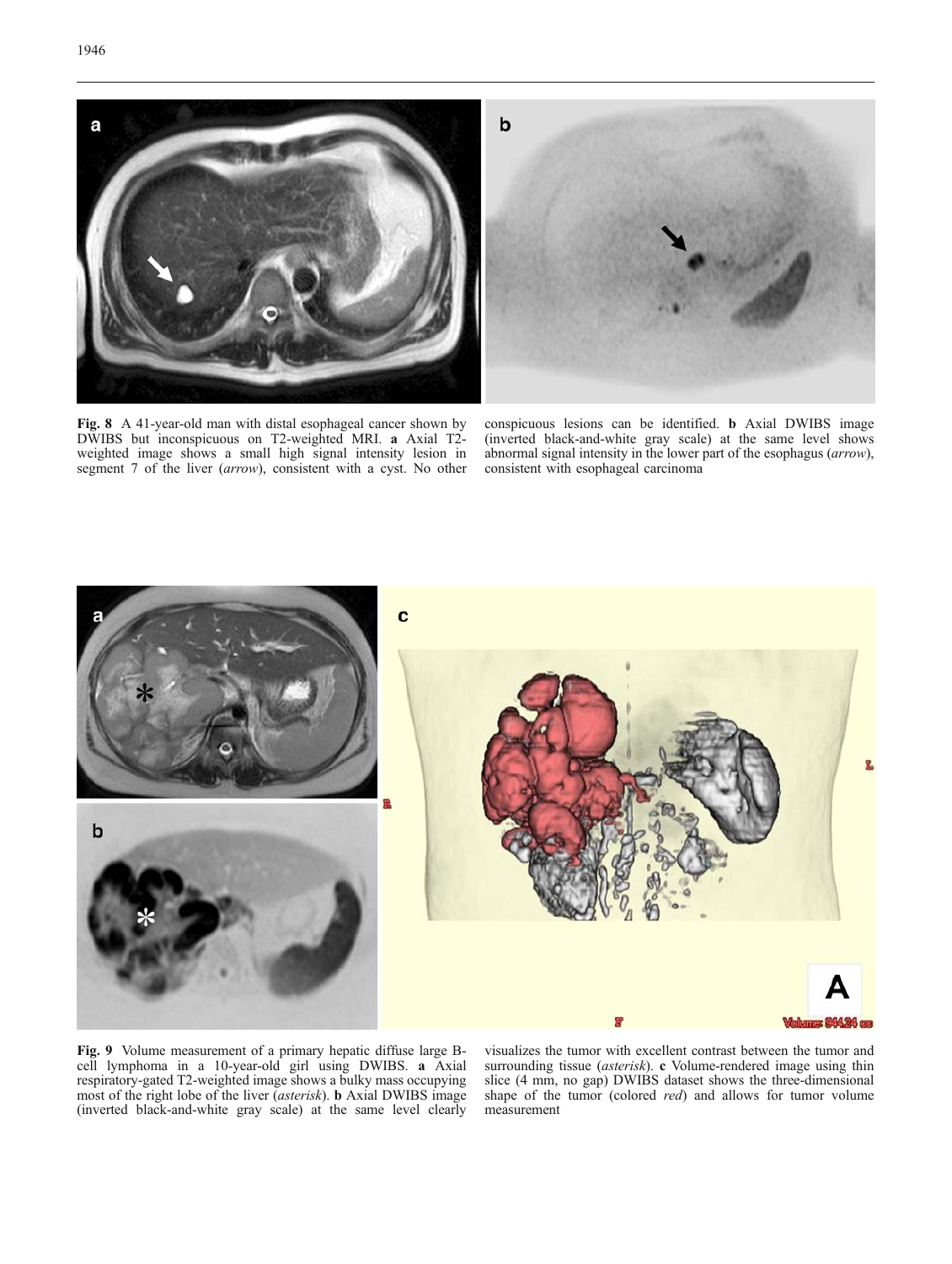<span id="page-10-0"></span>

Fig. 10 Comparison of pre- and post-chemotherapy FDG-PET and DWIBS images in a 44-year-old man with diffuse large B-cell lymphoma. a Coronal maximum intensity projection FDG-PET and b coronal maximum intensity projection DWIBS images before initiation of chemotherapy. Both images show cervical, bilateral supra/infraclavicular, mediastinal, left axillary, para-aortic lymph node, and splenic involvement (arrows), and cardiac involvement (dashed arrow). c FDG-PET and d DWIBS images at the end of treatment show resolvement of all pre-existing lesions. a, b A limitation of DWIBS is that discrimination between normal and metastatic lymph nodes is still based on size criteria; the FDG-PET positive left cervical lymph node (arrowhead 1) cannot conclu-

pathologically been verified and the absence of a malignancy in the controls was confirmed by clinical and radiological (conventional MRI and contrast-enhanced CT) findings. The areas under the receiver-operating characteristic curves for the visual detection of malignant lesions of DWIBS/T2-weighted MRI fusion (0.904) was significantly higher than those of DWIBS  $(0.720, P<0.01)$  and T2weighted MRI (0.822,  $P<0.05$ ). Both sensitivity and specificity were higher in DWIBS/T2-weighted MRI fusion (89.5% and 81.9%, respectively) compared with those of DWIBS (72.4% and 59.0%;  $P < 0.01$  and  $P < 0.001$ , respectively), and the specificity of DWIBS/T2-weighted MRI fusion (81.9%) was significantly higher than that of T2-weighted MRI (68.8%,  $P<0.01$ ). Limitations of this study are its retrospective design, the presence of selection bias, the use of an imperfect reference standard, and the heterogeneity of the patient population [\[37\]](#page-15-0).

Komori et al. [\[38\]](#page-15-0) compared the lesion detection rates of DWIBS and 18F-fluoro-2-deoxyglucose (FDG)-PET/CT in 16 consecutive patients with a total of 27 malignant lesions (15 lung cancers, five pulmonary metastases of parathyroid cancer, three pulmonary metastases of lung cancer, three

sively be identified as malignant on DWIBS (arrowhead 1). DWIBS also shows prominent bilateral inguinal lymph nodes (encircled) which are normal according to FDG-PET. On the other hand, thanks to its higher spatial resolution, DWIBS visualizes two separate cardiac lesions (*dashed arrow*), whereas FDG-PET shows only one large cardiac lesion (dashed arrow). DWIBS also allows better evaluation of the urinary tract than FDG-PET, where potential lesions can be obscured because of FDG accumulation (arrowheads 2). c Note the physiological FDG uptake in the large intestine (arrow), which should not be confused with persistent malignant lymphoma

colon cancers, and one breast cancer). The lesions were confirmed to be malignant by means of biopsy, surgery, or a minimum clinical follow-up of six months. In addition, seven regions showing slight accumulation of FDG (standardized uptake value <2.5) were selected as reference organs, and their ADCs (in  $\times$  10<sup>-3</sup> mm<sup>2</sup>/s) were measured and compared with those of the malignant lesions. Twentyfive (92.6%) of 27 malignant lesions were detected visually with DWIBS, in contrast to 22 malignant lesions (81.5%) with FDG-PET/CT. However, there was no significant difference between the mean ADCs of the reference organs  $(n=7, 1.54\pm0.24$  SD) and the malignant lesions  $(n=25, 1.54\pm0.24)$  $1.18\pm0.70$  SD). Unfortunately, diagnostic performance of DWIBS in terms of sensitivity and specificity was not assessed in this study. Furthermore, the heterogeneity of the patient population may have led to overlapping ADCs in reference organs and malignant lesions. Another drawback of this study is that it was not clear whether the readers were blinded to the reference standard and FDG-PET/CT when interpreting the DWIBS images [[38](#page-15-0)].

Tamai et al. [\[39\]](#page-15-0) performed DWIBS in 18 consecutive females with surgically proven endometrial cancer and 12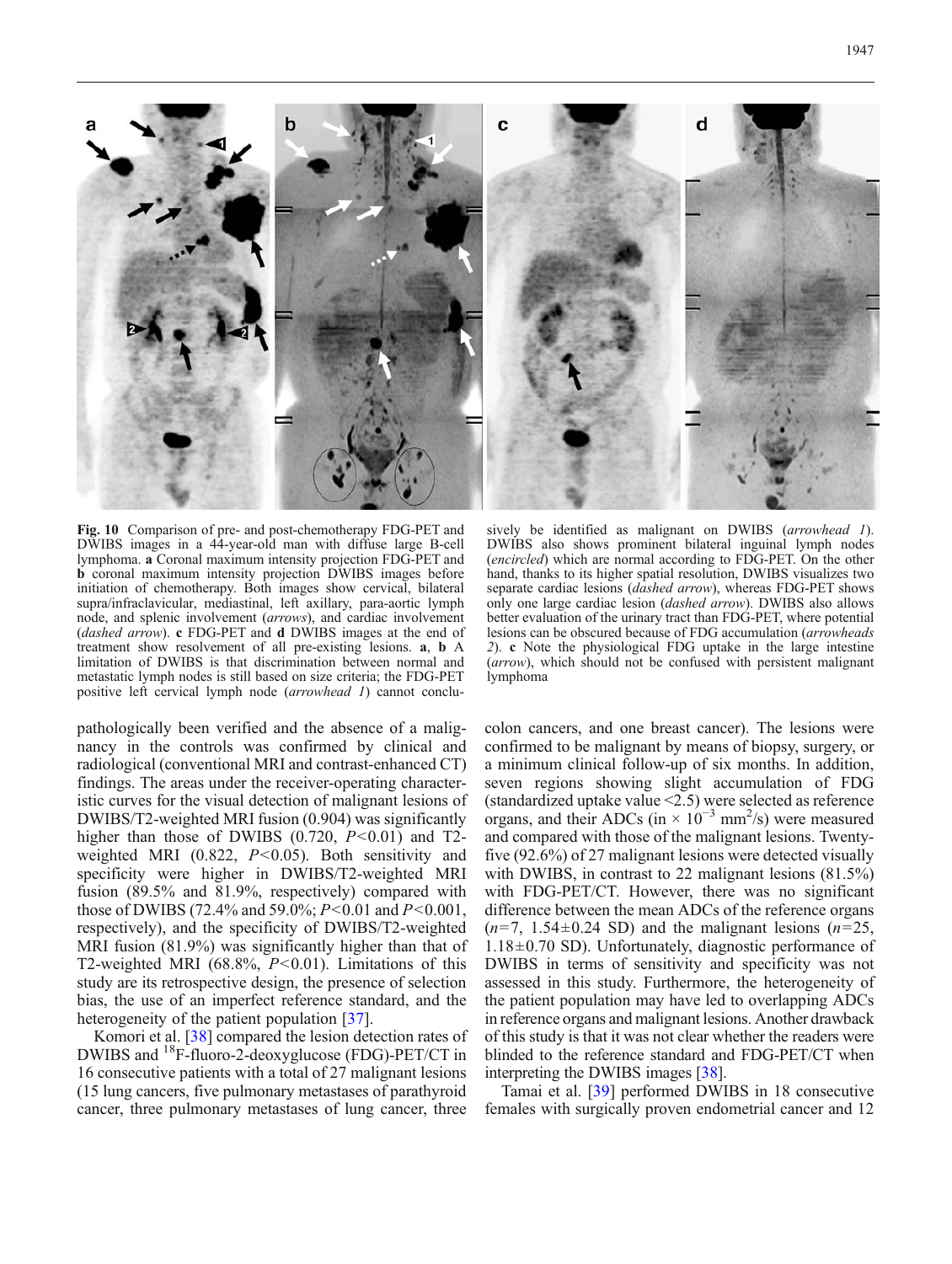cervical cancer patients with pathologically confirmed normal endometrium. All endometrial cancers and the normal endometria appeared hyperintense on DWIBS images. The mean ADC (in  $\times$  10<sup> $-3$ </sup> mm<sup>2</sup>/s) of endometrial cancer (0.88 $\pm$ 0.16 SD) was significantly lower (P<0.01) than that of normal endometrium  $(1.53\pm0.10$  SD), without any overlap between them. The mean ADC for each histologic grade was  $0.93\pm0.16$  SD (grade I),  $0.92\pm0.13$ SD (grade 2), and  $0.73\pm0.09$  SD (grade 3). The ADC of grade 3 tumors was significantly lower than that of grade 1 tumors ( $P<0.05$ ). This study proved DWIBS to be feasible in demonstrating endometrial cancer and suggests that ADC measurement has a potential ability to differentiate between normal and cancerous tissue in the endometrium. Estimation of histologic grade based on ADCs seems difficult because of considerable overlap. A limitation of this study is that no benign endometrial pathologies were included. Therefore, it is still unclear whether it is possible to differentiate malignant from non-malignant endometrial lesions using ADC measurements in DWIBS. ADCs of the normal endometrium may vary according to menstrual cycle in premenopausal women, but menstrual phase of the patients was not taken into consideration in analyzing the ADCs of the normal endometrium in the control group. Another drawback of this study was the fact that readers were not completely blinded when analyzing the images of the control group [\[39\]](#page-15-0).

Tamai et al. [\[40\]](#page-15-0) also performed DWIBS in 43 surgically treated patients with 58 myometrial tumors, including seven uterine sarcomas (five leiomyosarcomas and two endometrial stromal sarcomas) and 51 benign leiomyomas (43 ordinary leiomyomas, two cellular leiomyomas and six degenerated leiomyomas), in addition to conventional nonenhanced and postcontrast MRI sequences. Both uterine sarcomas and cellular leiomyomas exhibited high signal intensity on DWIBS images, whereas ordinary leiomyomas and most degenerated leiomyomas showed low signal intensity. The mean ADC (in  $\times$  10<sup>-3</sup> mm<sup>2</sup>/s) of sarcomas  $(1.17\pm0.15$  SD) was lower than those of the normal myometrium  $(1.62\pm0.11$  SD) and degenerated leiomyomas  $(1.70\pm0.11$  SD) without any overlap; however, they overlapped with those of ordinary leiomyomas and cellular leiomyomas. This study suggests that, in addition to morphological features, DWIBS may be able to distinguish uterine sarcomas from benign leiomyomas, although ADC measurement may have a limited role due to a large overlap between sarcomas and benign leiomyomas. A disadvantage of this study is the nonconsecutive enrollment of patients. Furthermore, menstrual phase of the patients was not taken into account in the assessment of the ADC of the normal myometrium [[40](#page-15-0)].

Ballon et al. [\[17\]](#page-14-0) investigated the feasibility of monitoring response to therapy using DWIBS. Examples presented in their study include the evaluation of therapeutic response in bone marrow during cytotoxic therapy for leukemia and metastatic prostate cancer, and during cytokine

administration for marrow mobilization prior to stem cell harvest [[17\]](#page-14-0).

#### Drawbacks and limitations of DWIBS

#### General

Although DWIBS offers many potential applications in oncological imaging, it may suffer from several drawbacks. First, DWIBS does not exclusively visualize malignant tumors. Benign pathologies with restricted diffusion, such as abscesses, will also exhibit high signal on DWIBS source images (Fig. [11\)](#page-12-0) [\[41\]](#page-15-0). Furthermore, DWIBS not only visualizes pathological areas of restricted diffusion, but also several normal structures; brain, salivary glands, tonsils, spleen, gallbladder, small intestine/small intestinal contents, colon, adrenal glands, prostate, testes, penis, endometrium, ovaries, spinal cord, peripheral nerves, lymph nodes, and bone marrow may all exhibit high signal intensity on DWIBS source images (Figs. [4,](#page-4-0) [5](#page-6-0), [10\)](#page-10-0). High signal intensities within these organs do not necessarily indicate pathologic states, whereas true lesions within these organs may be obscured. Visibility of the spleen is highly variable and probably dependent on its iron content (and consequent signal loss). T2 shine-through and insufficiently suppressed fat signal may also hinder image interpretation. Although at the expense of prolonged acquisition time, T2 shine-through effects can be removed by performing ADC mapping, provided that ADC mapping is accurate and feasible in DWIBS. Another limitation of DWIBS is its suppression of background body signals, as a result of which sufficient anatomical information is lacking. Standard T1- and T2-weighted sequences therefore remain indispensable to act as an anatomical reference frame for the DWIBS images, in order to exactly localize lesions. DWIBS and anatomical (whole-body) MRI can be viewed side-by side, or fused with commercially available software (Fig. [12\)](#page-13-0). An additional advantage of DWIBS/ anatomical MRI fusion may be increased sensitivity and specificity [\[37\]](#page-15-0). Finally, although DWIBS images can be post-processed to create MIPs and PET-like images, which are very attractive for demonstration purposes (Figs. [4](#page-4-0), [5](#page-6-0), [10\)](#page-10-0), source images should always be consulted, because subtle lesions may be missed or obscured in projected images.

#### ADC measurements in DWIBS

Signal intensity is directly related to the degree of diffusion and the ADC is the quantitative measure of diffusion in DWI. Both signal intensity and ADCs are mainstays in the identification and characterization of lesions in DWI. However, because of the allowance of respiratory motion in DWIBS, slice levels of images obtained with different b-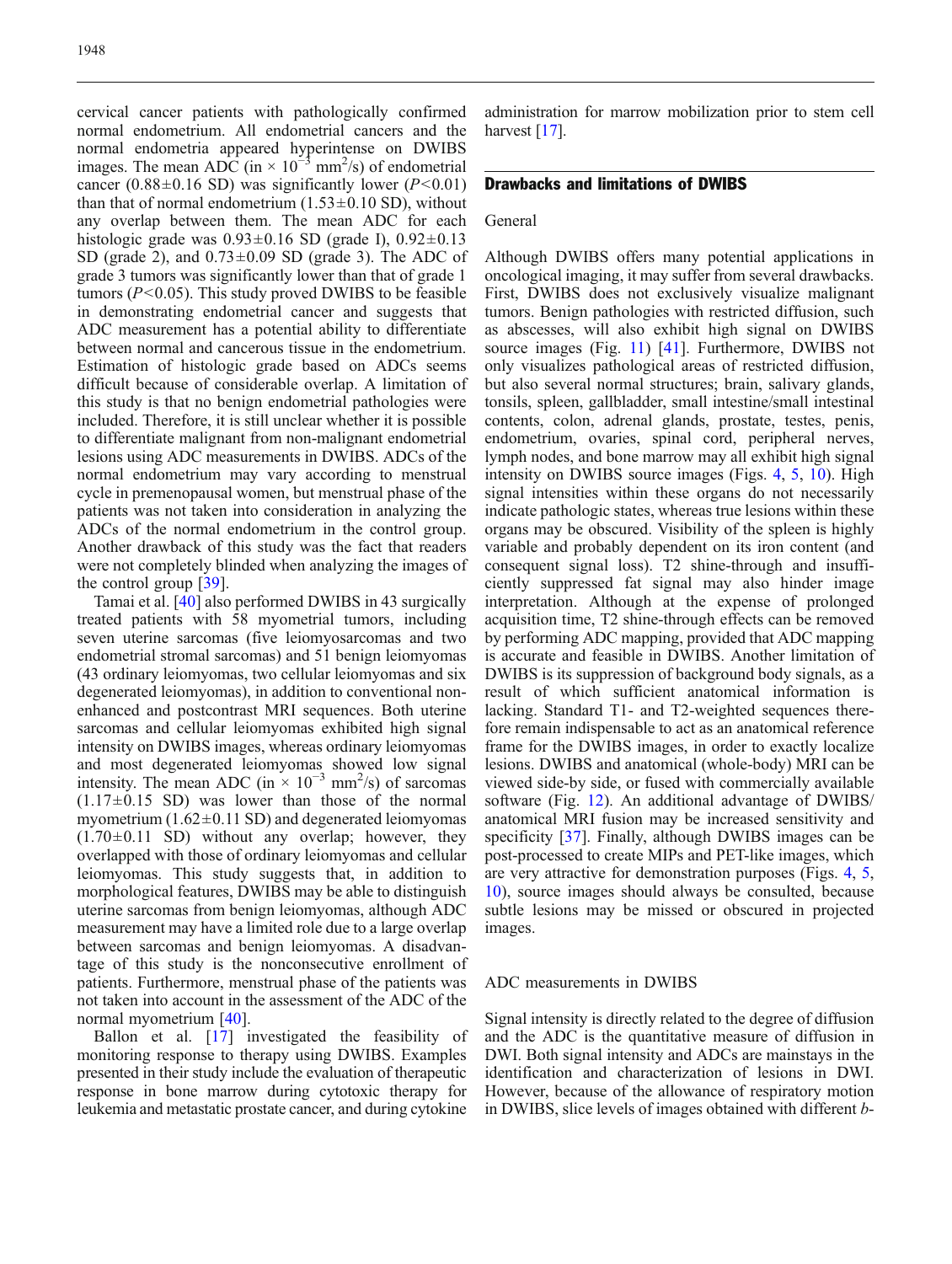<span id="page-12-0"></span>

Fig. 11 A 78-year-old man with metastatic lung cancer and two benign lesions visualized with DWIBS. Coronal maximum intensity projection DWIBS image shows an area with restricted diffusion in the right lower lobe, consistent with lung cancer (arrow). In addition, DWIBS image shows ipsilateral hilar lymph node metastasis (arrowhead 1), retroperitoneal/adrenal metastasis (arrowhead 2), and vertebral metastasis (arrowhead 3). DWIBS image also shows restricted diffusion in a thoracic vertebra (arrowhead  $\vec{A}$ ). T1and T2-weighted images (not shown), however, indicate this "lesion" to be a (benign) cavernous hemangioma, instead of a vertebral metastasis. Furthermore, DWIBS image shows a wellcircumscribed area of restricted diffusion in the epigastric region (arrowhead B); physical examination reveals a (benign) sebaceous cyst to be responsible for this area of restricted diffusion

values may not be identical. In addition, because DWIBS employs multiple slice excitations, slices levels of images obtained with the same b-value may be different. Consequently, ADC measurements of moving organs in DWIBS may be less accurate, less reproducible, and different from conventional (breathhold or respiratory triggered) DWI. In other words, DWIBS images of moving organs are possibly more suitable for visual nonquantitative evaluation than quantitative analysis. In their phantom study, Muro et al. [[42\]](#page-15-0) reported that ADCs of slowly moving phantoms, simulating respiratory motion, were no more than 10% different from ADCs of static phantoms, if the ROIs were placed (and remained) within the homogeneous phantom. However, if the ROIs covered the edge of the phantom, ADCs were markedly different [\[42\]](#page-15-0). Thus, the results of this study indicate that ADC measurements of homogeneous tissue appear to be accurate, whereas ADC measurements of heterogeneous tissue or small lesions (e.g., pulmonary nodules or small liver lesions) may be unreliable in DWIBS. Nasu et al. [[43](#page-15-0)] compared ADCs of hepatic malignant tumors in both respiratory triggered DWI and DWIBS. Thirty patients with liver metastasis or hepatocellular carcinoma in the right hepatic lobe were examined. The mean measured ADC in respiratory triggered DWI was  $1.36 \ (\pm 0.33 \ SD)$ , whereas the mean measured ADC in DWIBS was  $1.47 \ (\pm 0.61 \text{ SD})$ . The statistical difference between both mean ADCs was not clear  $(P=0.050)$ . The individual ADCs in DWIBS were more scattered than those in respiratory triggered DWI and there was no regular pattern in individual ADC differences [[43](#page-15-0)]. It should be noted, however, that the comparison between respiratory triggered DWI and DWIBS was (clinically) not fair, since roughly estimated scanning time of respiratory triggered DWI was approximately 1.3- to 2-times longer [[43](#page-15-0)]. In a similar investigation with accurate time measurements, scanning time in respiratory triggering was even nearly three-times longer [\[44\]](#page-15-0). More in-vivo research is needed to determine the accuracy and reproducibility of ADC measurements in DWIBS.

# Future considerations of DWIBS

More studies with large sample sizes are needed to establish the value of DWIBS and to develop criteria for differentiation between malignant and non-malignant lesions. Future research is also warranted to optimize the sequence for DWIBS. An important issue in DWIBS is the optimization of background body signal suppression, while maintaining high signal from areas with restricted diffusion. Fat suppression is essential for lymph node and lesion conspicuity in DWIBS. Takahara et al. [[16](#page-14-0)] reported STIR to be superior to CHESS for fat suppression in the neck/ upper chest region in DWIBS at 1.5 T. In addition, STIR has the potential advantage to avoid false positive results because of intestinal contents. However, there is no report yet as to which technique is better for detecting intestinal (e.g., colonic) tumors. Whether STIR or CHESS should be preferred for DWIBS of the trunk at 1.5 T requires further systematic investigation. Additionally, the utility of using negative oral contrast agents should be investigated; the use of a negative oral contrast agent may further aid in the suppression of bowel signal [[45](#page-15-0)], which is especially important when evaluating (possible) gastrointestinal/intra-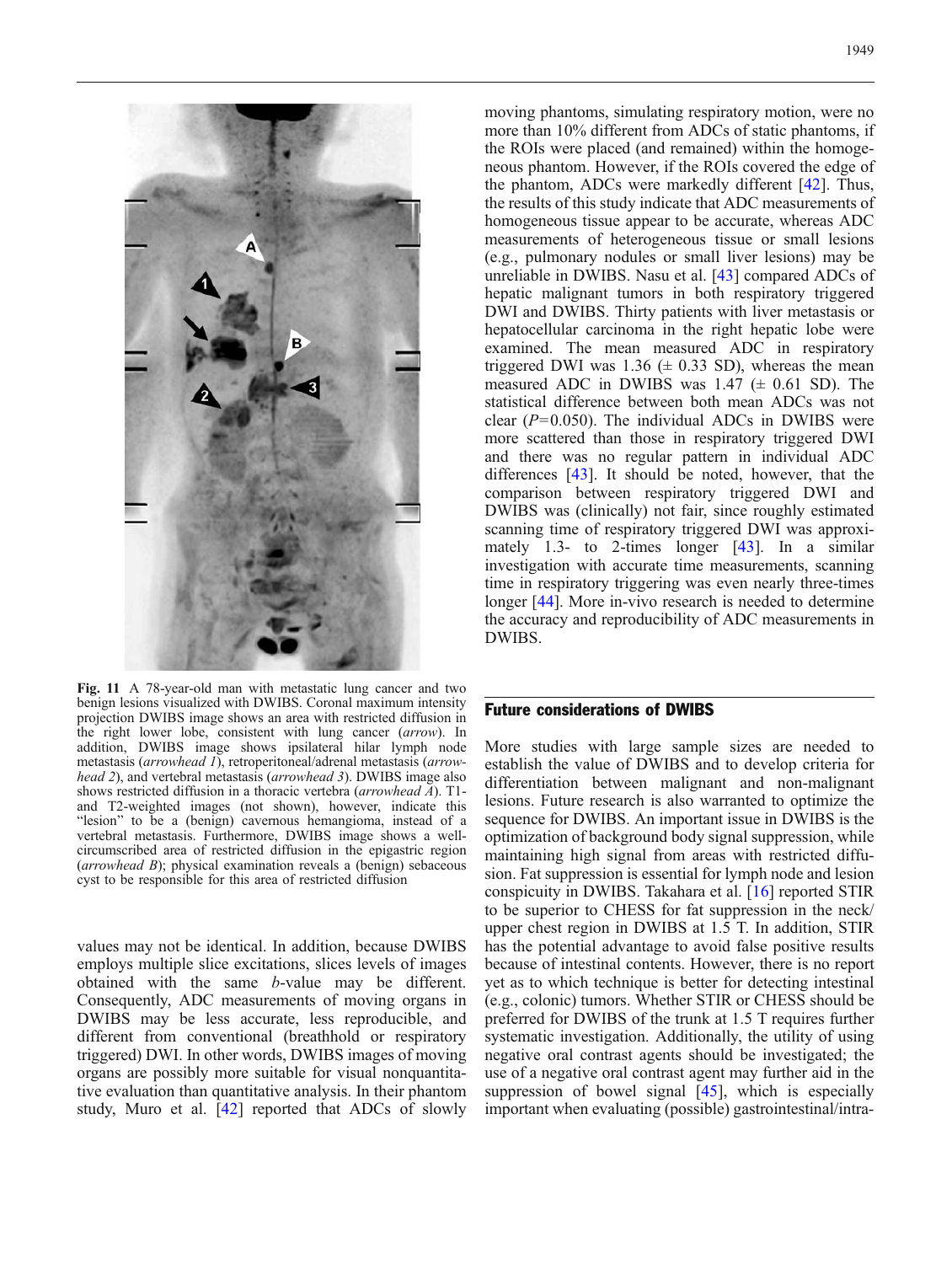<span id="page-13-0"></span>

Fig. 12 Fusion of a DWIBS image and a T2-weighted image in a 64-year-old man with ascending colon cancer. a Axial and b coronally reformatted DWIBS images show abnormal signal in the area of the ascending colon. c Axial and d coronal T2-weighted

images show a large mass of intermediate signal intensity in the ascending colon, extending beyond the serosa. e Fused axial and f coronal DWIBS/T2-weighted images, highlighting the lesion

abdominal malignancies. DWIBS at 3.0 T potentially offers higher SNR, since SNR increases linearly with increasing field strength. Susceptibility artifacts, on the other hand, increase exponentially with increasing field strength, which will degrade DWIBS images [\[46\]](#page-15-0). A recent feasibility study indeed reported DWIBS at 3.0 T to provide a better lesion-to-bone tissue contrast, compared

with DWIBS at 1.5 T  $[47]$ . STIR proved to offer the best fat suppression in all body regions at 3.0 T [\[47\]](#page-15-0). However, larger susceptibility-induced image distortions and signal intensity losses, stronger blurring artifacts, and more pronounced motion artifacts degraded the image quality at 3.0 T [[47\]](#page-15-0). Thus, further investigations concerning DWIBS at 3.0 T should be undertaken. Image acquisition



Fig. 13 Comparison of DWIBS images obtained (1) during free breathing, (2) with respiratory triggering, and (3) with TRON, in a 48-year-old male with hepatocellular carcinoma and hemochromatosis. a Coronally reformatted DWIBS image obtained during free breathing shows an area with restricted diffusion in segment IV of the liver; biopsy proved this lesion to be a hepatocellular carcinoma ( $HCC$ ). Bile in the gallbladder ( $GB$ ) also shows restricted diffusion. Note significant blurring of the hepatocellular carcinoma and the gallbladder, especially at their lower boundaries (arrowheads). b Coronally reformatted DWIBS image obtained with respiratory

triggering results in reduced blurring of the hepatocellular carcinoma  $(HCC)$  and the gallbladder  $(GB)$ , but introduces stepladder-like artifacts due to gating error. Furthermore, image acquisition time is approximately 2.5-times prolonged in comparison with a. c Coronally reformatted DWIBS image obtained with TRON shows slight gating error, but offers good delineation of the hepatocellular carcinoma  $(HCC)$  and the gallbladder  $(GB)$ . Image acquisition time is only slightly (approximately 1.2-times) increased in comparison with a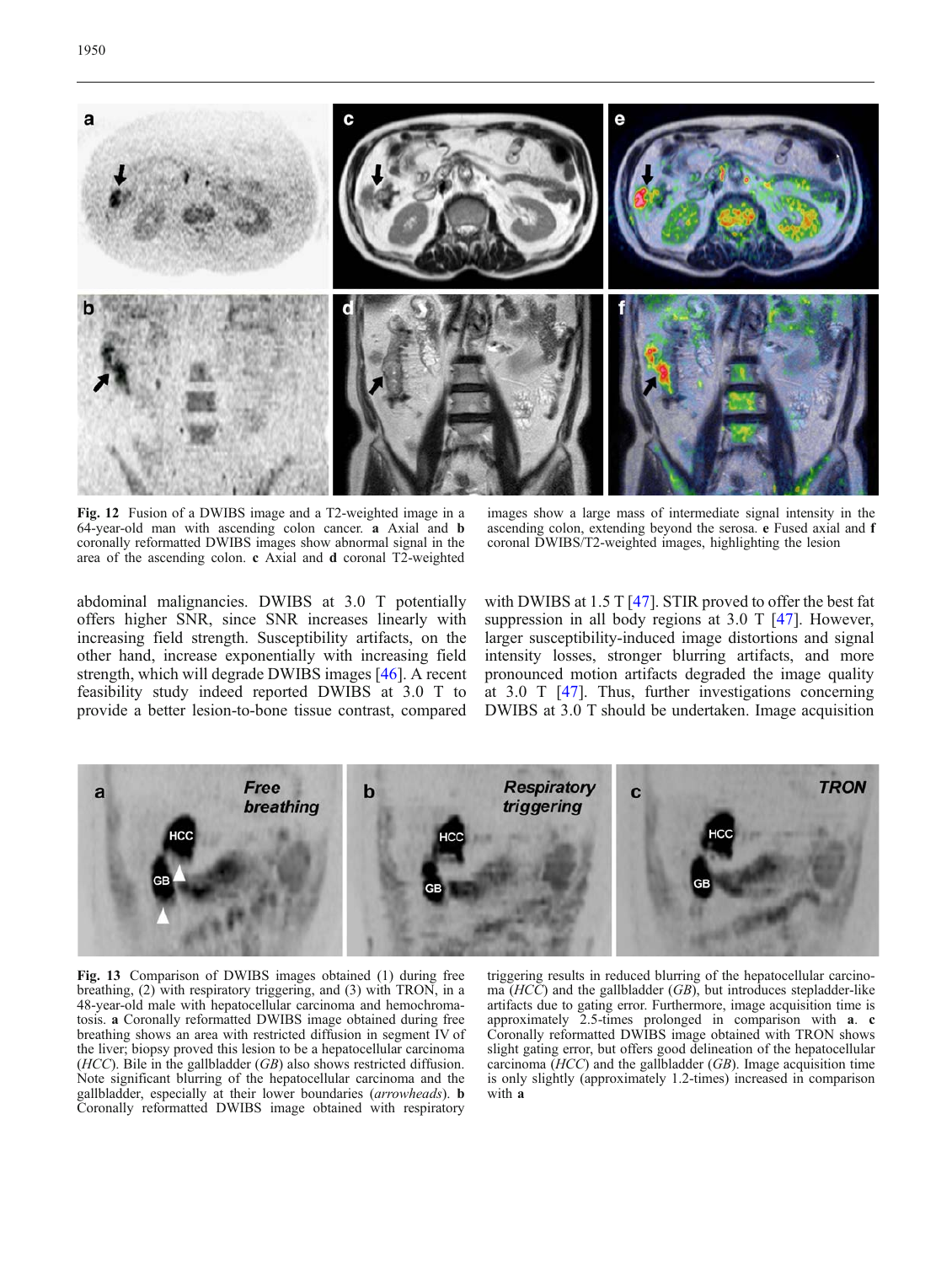<span id="page-14-0"></span>during free breathing is the hallmark and the driving force behind the DWIBS sequence. A disadvantage of this free breathing approach, however, is the possibility of image blurring due to the periodic displacement of the diaphragm (Fig. [13a](#page-13-0)), which may hamper adequate visualization of small lesions near the diaphragm, such as in the liver. Respiratory triggering may be used to reduce image blurring (Fig. [13](#page-13-0)b), but increases image acquisition time. The recently introduced tracking only navigator (TRON) technique, however, adequately deals with both problems. As the name implies, the navigator-echo in TRON is not used to create a gating window (in other words, data acquired during the entire breathing cycle can be used for image formation), but is only used to track and correct for displacements. Consequently, displaced organs and lesions near the diaphragm can be visualized with less blurring and with only minimal prolongation of scan time (Fig. [13](#page-13-0)c) [[44](#page-15-0)]. TRON is a very promising tool for DWIBS of paradiaphragmatic organs and lesions, but its technical performance (i.e. whether it routinely results in anatomically faithful, reproducible images) still needs to be investigated.

#### **Summary**

Image acquisition during free breathing, multiple signal averaging, and background body signal suppression by means of a fat suppression pre-pulse and heavy diffusion weighting, are the main features of DWIBS. DWIBS is a diffusion-weighted sequence, but its (image) characteristics are different from conventional (breathhold or respiratory triggered) DWI. DWIBS highlights areas with restricted diffusion, such as occurs in many malignant primary and metastatic tumors, and provides an outstanding visualization of lymph nodes. Although the exact value of DWIBS still has to be established, it has potential use in tumor staging, monitoring response to cancer therapy, and in the detection of tumor persistence or recurrence.

Open Access This article is distributed under the terms of the Creative Commons Attribution Noncommercial License which permits any noncommercial use, distribution, and reproduction in any medium, provided the original author(s) and source are credited.

# References

- 1. World Health Organization (2005) International union against cancer. Global action against cancer. WHO Press, Geneva
- 2. Ichikawa T, Haradome H, Hachiya J, Nitatori T, Araki T (1999) Diffusionweighted MR imaging with single-shot echo-planar imaging in the upper abdomen: preliminary clinical experience in 61 patients. Abdom Imaging 24:456–461
- 3. Ichikawa T, Haradome H, Hachiya J, Nitatori T, Araki T (1998) Diffusionweighted MR imaging with a singleshot echoplanar sequence: detection and characterization of focal hepatic lesions. AJR Am J Roentgenol 170:397–402
- 4. Muller MF, Prasad P, Siewert B et al (1994) Abdominal diffusion mapping with use of a whole-body echo-planar system. Radiology 190:475–478
- 5. Muller MF, Prasad P, Bimmler D et al (1994) Functional imaging of the kidney by means of measurement of the apparent diffusion coefficient. Radiology 193:711–715
- 6. Edelman RR, Gaa J, Wedeen VJ et al (1994) In vivo measurement of water diffusion in the human heart. Magn Reson Med 32:423–428
- 7. Bammer R (2003) Basic principles of diffusion-weighted imaging. Eur J Radiol 45:169–184
- 8. Glockner JF, Hu HH, Stanley DW, Angelos L, King K (2005) Parallel MR imaging: a user's guide. Radiographics 25:1279–1297
- 9. Thoeny HC, De Keyzer F (2007) Extracranial applications of diffusionweighted magnetic resonance imaging. Eur Radiol 17:1385–1393
- 10. Koh DM, Collins DJ (2007) Diffusionweighted MRI in the body: applications and challenges in oncology. AJR Am J Roentgenol 188:1622–1635
- 11. Low RN, Gurney J (2007) Diffusionweighted MRI (DWI) in the oncology patient: value of breathhold DWI compared to unenhanced and gadolinium-enhanced MRI. J Magn Reson Imaging 25:848–858
- 12. Nasu K, Kuroki Y, Nawano S et al (2006) Hepatic metastases: diffusionweighted sensitivity-encoding versus SPIO-enhanced MR imaging. Radiology 239:122–130
- 13. Yoshikawa T, Kawamitsu H, Mitchell DG et al (2006) ADC measurement of abdominal organs and lesions using parallel imaging technique. AJR Am J Roentgenol 187:1521–1530
- 14. Nasu K, Kuroki Y, Kuroki S, Murakami K, Nawano S, Moriyama N (2004) Diffusion-weighted single shot echo planar imaging of colorectal cancer using a sensitivity-encoding technique. Jpn J Clin Oncol 34:620–626
- 15. Taouli B, Martin AJ, Qayyum A et al (2004) Parallel imaging and diffusion tensor imaging for diffusion-weighted MRI of the liver: preliminary experience in healthy volunteers. AJR Am J Roentgenol 183:677–680
- 16. Takahara T, Imai Y, Yamashita T, Yasuda S, Nasu S, Van Cauteren M (2004) Diffusion weighted whole body imaging with background body signal suppression (DWIBS): technical improvement using free breathing, STIR and high resolution 3D display. Radiat Med 22:275–282
- 17. Ballon D, Watts R, Dyke JP et al (2004) Imaging therapeutic response in human bone marrow using rapid whole-body MRI. Magn Reson Med 52:1234–1238
- 18. Stejskal EO, Tanner JE (1965) Spin diffusion measurements: spin echoes in the presence of a time-dependent field gradient. J Chem Phys 42:288–292
- 19. Turner R, Le Bihan D, Maier J et al (1990) Echo-planar imaging of intravoxel incoherent motion. Radiology 177:407–414
- 20. Le Bihan D, Breton E, Lallemand D, Aubin ML, Vignaud J, Laval-Jeantet M (1988) Separation of diffusion and perfusion in intravoxel incoherent motion MR imaging. Radiology 168:497–505